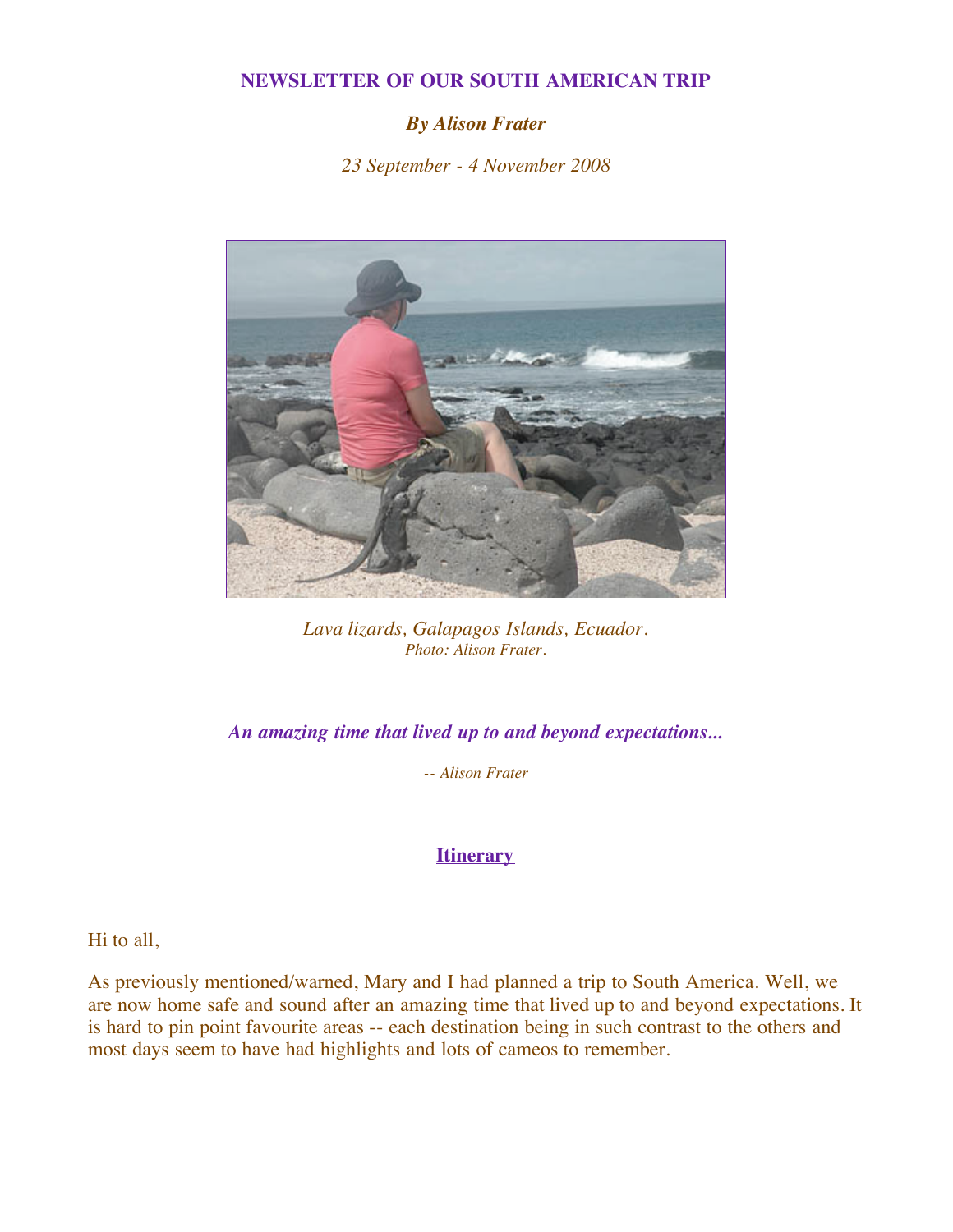

*Land iguana, Galapagos Islands, Ecuador. Photo: Alison Frater.*

In summary:

Ecuador - Quito, Galapagos Islands and Napo Eco River Resort (Jungle)

1. Quito is the capital of the country and the 2nd highest in alt. in the world at 2,800 metres. We were fortunate enough (thanks to our amazing booking agent in New York) to be stopping in the Old Colonial City -- at the foot of higher mountains, with cobbled narrow roads and fabulously maintained old buildings that feature balconies. Our "bed and breakfast" accommodation was in fact 5 star in a renovated 150 year old building and run by a retired cardiac surgeon and his accountant partner. The city's airport needs to be seen to be believed - like landing in their main street. The area was once isolated, but now totally surrounded by the city with buildings and roads close to both ends of the strip which is short enough not to give any lee way -- their last mishap was 2 weeks before we got there. The city is still reasonably young in their tourist industry and as yet 'untouched'. We loved it. Fuel was priced the same per gallon as per litre at home.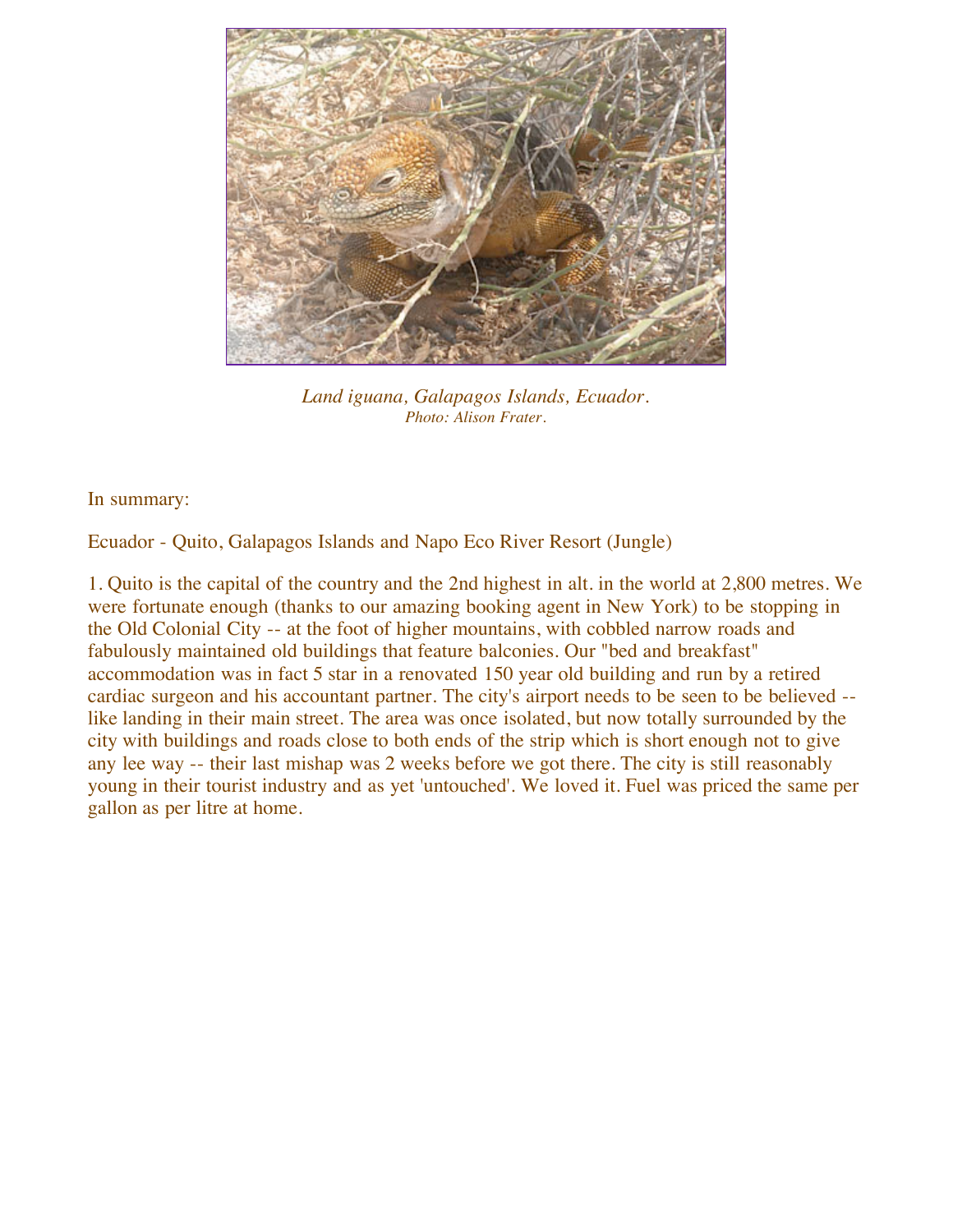

*Giant tortoise, Galapagos Islands, Ecuador. Photo: Alison Frater.*

2. Galapagos Islands: Stupendous. Every island on our trip was designed to give as much variety to our viewing as possible. About 2 weeks before we left home, we were told our boat had been changed -- 3rd time, but upgrading from an 18 berth to a 32 berther, and with no extra passengers, we were not unhappy. The local tour managers were extremely apologetic about the change and in Quito gave us a back pack and announced an open bar for the entire trip -- not to be sneezed at. We enjoyed that service, but did not abuse it and as it turned out there were only a total of 10 passengers on the bigger boat -- they would have had to have run it at a loss. Anyhow, we were there to see wildlife and wildlife we saw. The giant tortoises were a great introduction. I was surprised at how many of them there were. The tour of Charles Darwin Research Centre confirmed the future of these creatures to be secure.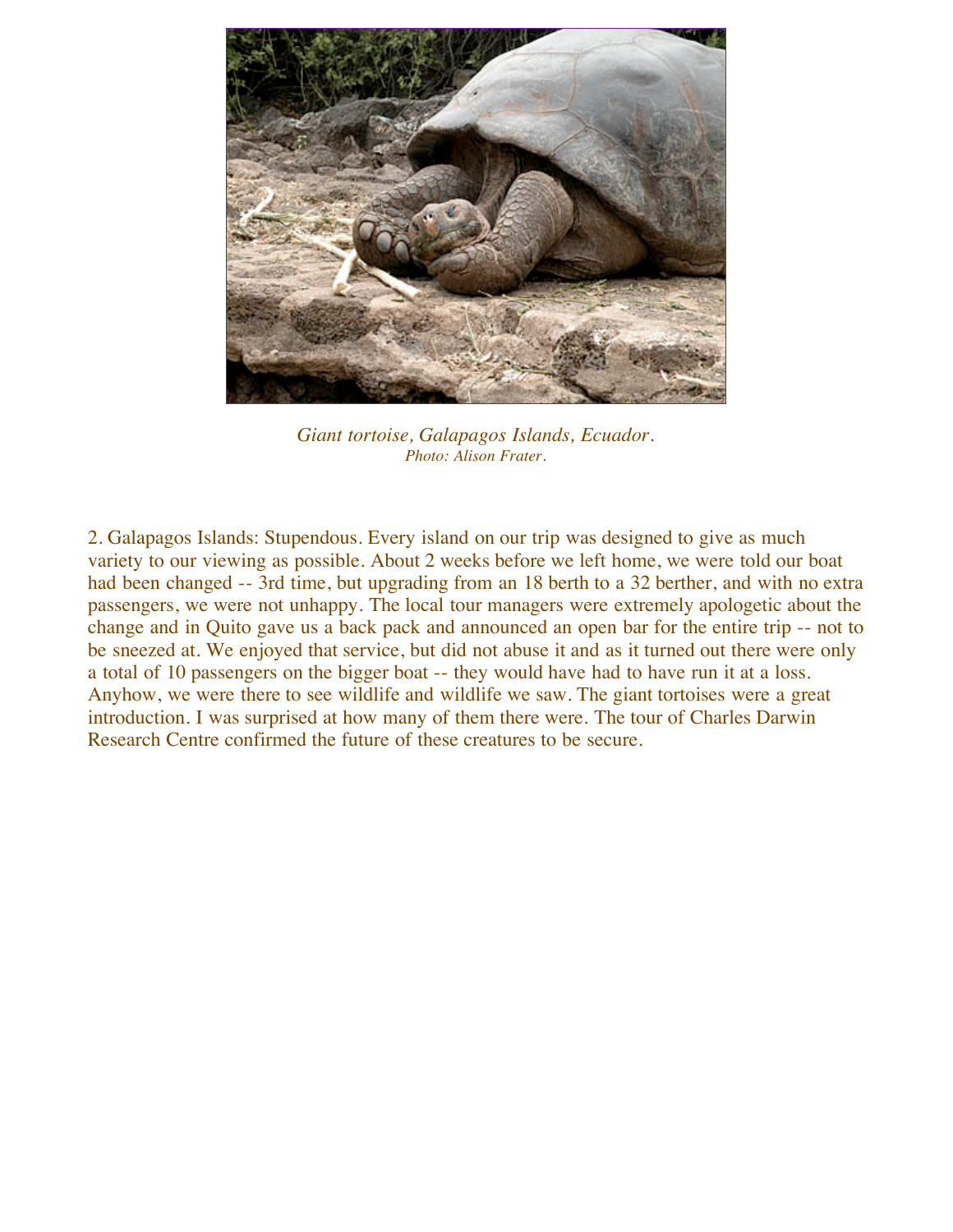

*Adult and baby frigate birds, Galapagos Islands, Ecuador. Photo: Alison Frater.*

Birds. We saw a few!! Our cameras went crazy -- the boobies are just so colourful and plentiful -- one had to watch where one walked, even though they had dedicated walk ways. A few were sitting on eggs, but most had chicks of varying ages and all beautiful and posing for the camera. Then there was the frigates with their bright red balloon like displays -- also common to see. Two highlights -- one day we were walking up a steep hill and from seemingly nowhere, a Galapagos Hawk flew in and perched in a tree just a few feet above our heads. He all but talked to us, and after all the photos had been taken we moved on -- so did the hawk -- to a tree even closer to us and demanded another talk and round of pics. We eventually parted company, but on the way back he flew in again and said "lets do it all again" -- he just sat and looked at us till we gave in and moved on. On another day, we'd been gotten up early because of whale sightings and set off in the zodiac. We saw a few, but Galap. whale smaller and less exciting than what I've seen here and in Hawaii -- however, when heading back to our boat (Evolution) a pod of maybe 200 common dolphins were spotted -- we sped up -- probably took 10 mins at full speed to catch them and then we ran along beside them -- still at full speed watching them diving, jumping etc. etc. -- it was adrenalin stuff -- too much speed for good pics, but I have one to prove it did happen. (No -- not this picture -- that's a red footed booby. Then there were all the other creatures -- sea lions, iguanas etc. -- all plentiful and amazing.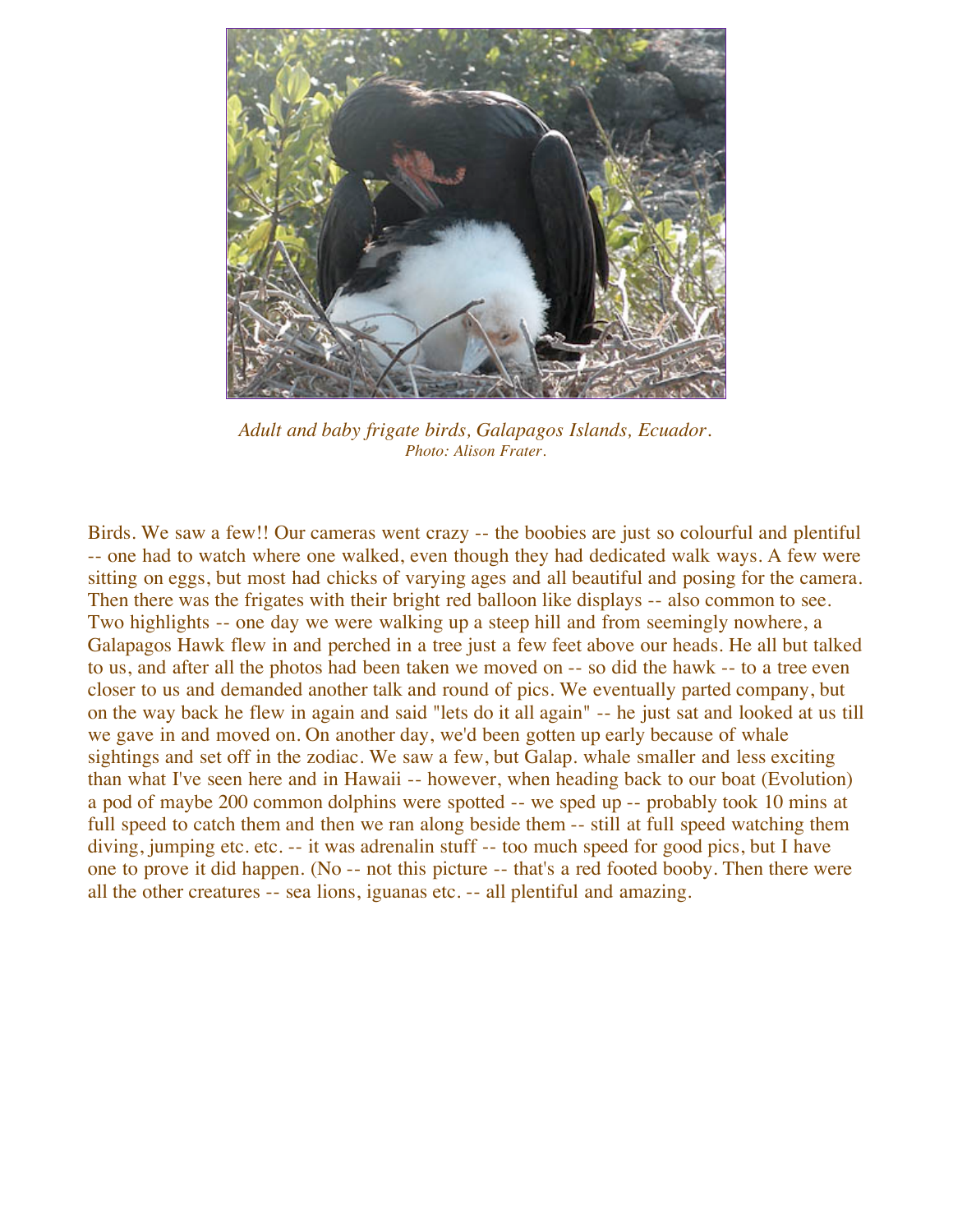

*Galapagos Hawk, Galapagos Islands, Ecuador. Photo: Alison Frater.*

3. The jungle -- 7 days of fun, canoes, humidity+++, rain, mud, fun, birds, jungle growth, monkeys, fun, amazing hospitality, great naturalist and local guide, fun accommodation by the lagoon. Our resort was run by a local community of indigenous people, whom resisted a buyout of their land by oil magnates, and were fortunate to get overseas financing and 5 years ago achieved Nat'l Park rating and set up the resort. All profits stay in the community which is totally run by them -- they send the men off to town for the various necessary training - hospitality, etc. etc. It is a credit to them and they are rightly proud of what they have achieved.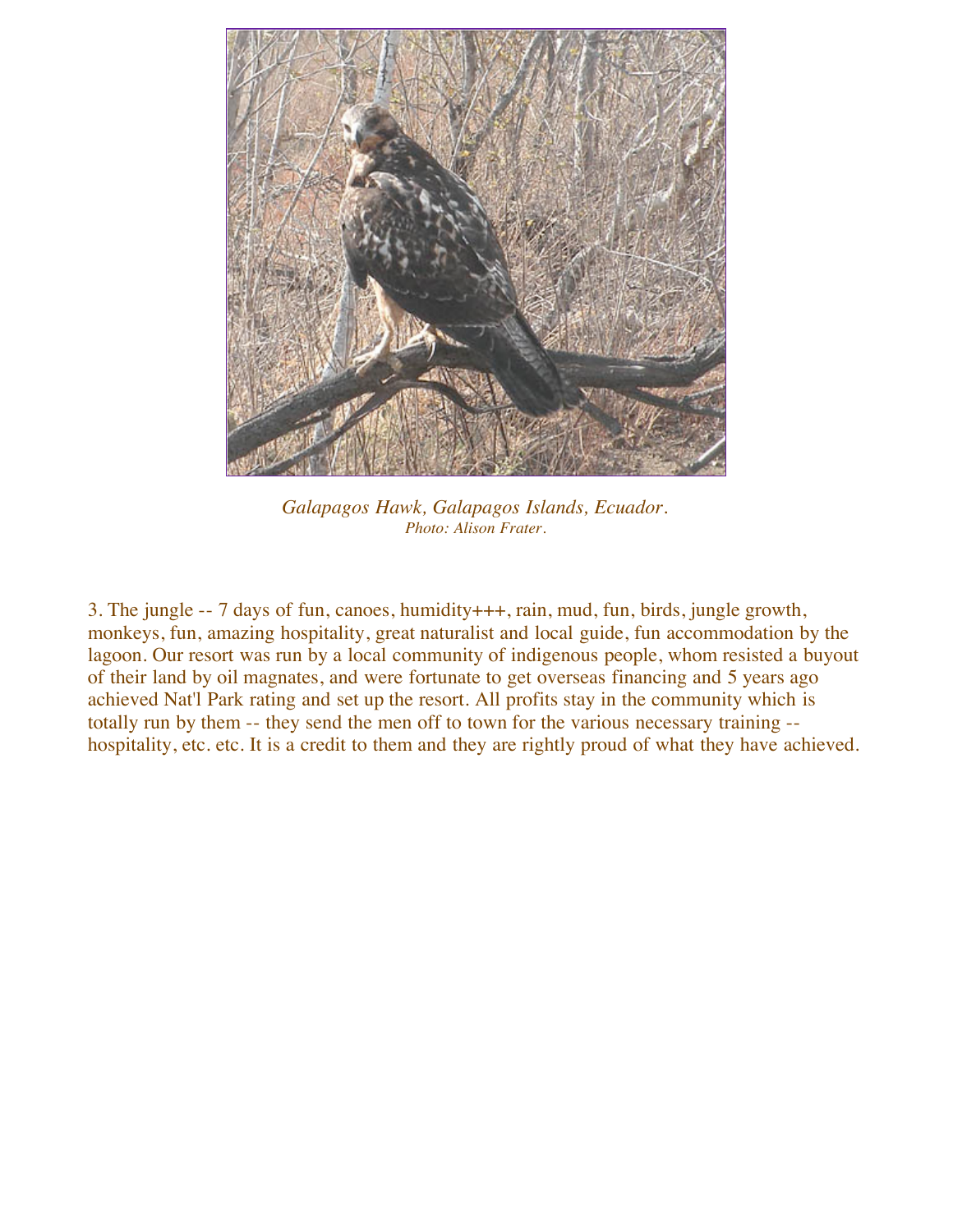

*Heading out to explore the lake, Napo Wildlife Center, Ecuador. Photo: Alison Frater.*

Once we left our motorised canoe which had taken us down the Napo River for nearly 3 hours we transferred to smaller canoes and from then on, within the confines of the resort, it was all paddle power or walk -- ALL supplies arrive at the resort per paddled canoes. Because our flight out of Quito was delayed, it actually became dark as we canoed up black water creek on day one, which turned out to be a magical experience with fire flies illuminating our way and bats swooping overhead, catching insects. Although they carried a strong light which they turned on to show us things, the paddlers were very much able to 'see in the dark'. We previously knew about the canoes, but I had not realised how much time we would spend in them -- the best animal, bird and vegetation viewing is indeed this way. Although we traversed some areas multiple times -- each time was different and of course our guides knew where and when to look for specific birds/animals. The BIG thing to spot is the giant otter -- few in numbers, and elusive at times, but 'our' canoe had 5 or 6 separate sightings -- lucky. Monkeys are in abundance -- we saw several types and heard others. We did do several walks also.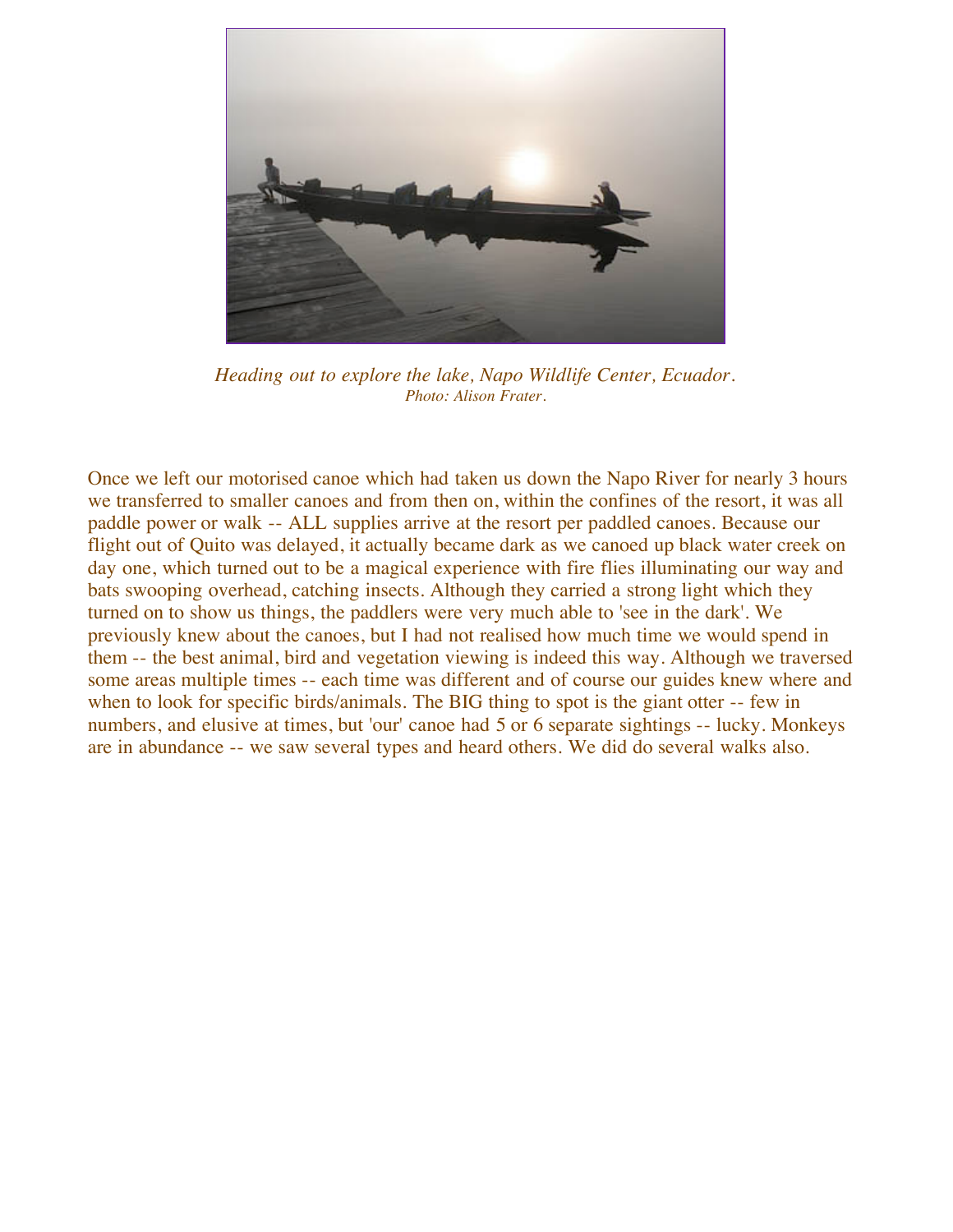

*Butterfly and moth, Napo Wildlife Center, Ecuador. Photo: Alison Frater.*

The unexpected highlight was a night away from the main resort. We'd booked in for 7 nights - some only go for 2-3 and 5 nights. Anyhow on day five off we set. Mary and I, our naturalist, local guide, chef, outboard motor operator and an extra helper -- all in an open canoe, + bedding, food, drinks, gas cylinder for cooking and the chef in his chef's uniform!! Down the river for a further 2 hours then up a lesser river for 1 hour to a large collection of joined 'lakes' that form part of a flooded forest. We were there to see River Dolphins -- rare -- actually did have a few second glimpse of them just as we arrived, but not to be seen again. We stopped at an old eco lodge -- rarely used now -- made of palm thatching and although boasted 3 storeys, was more primitive than the place Maurice and I stopped at on Paama. It did have running tank water, cold shower and flush toilet out the back. Not a place to take everyone, but Mary and I loved it and to our surprise were fed 3 course meals -- same menu as we would have had back at lodge, with icy cold drinks. En route in both directions, lots of stops to see birds, etc. spotted by the crew. Their eye sight for spotting is phenomenal.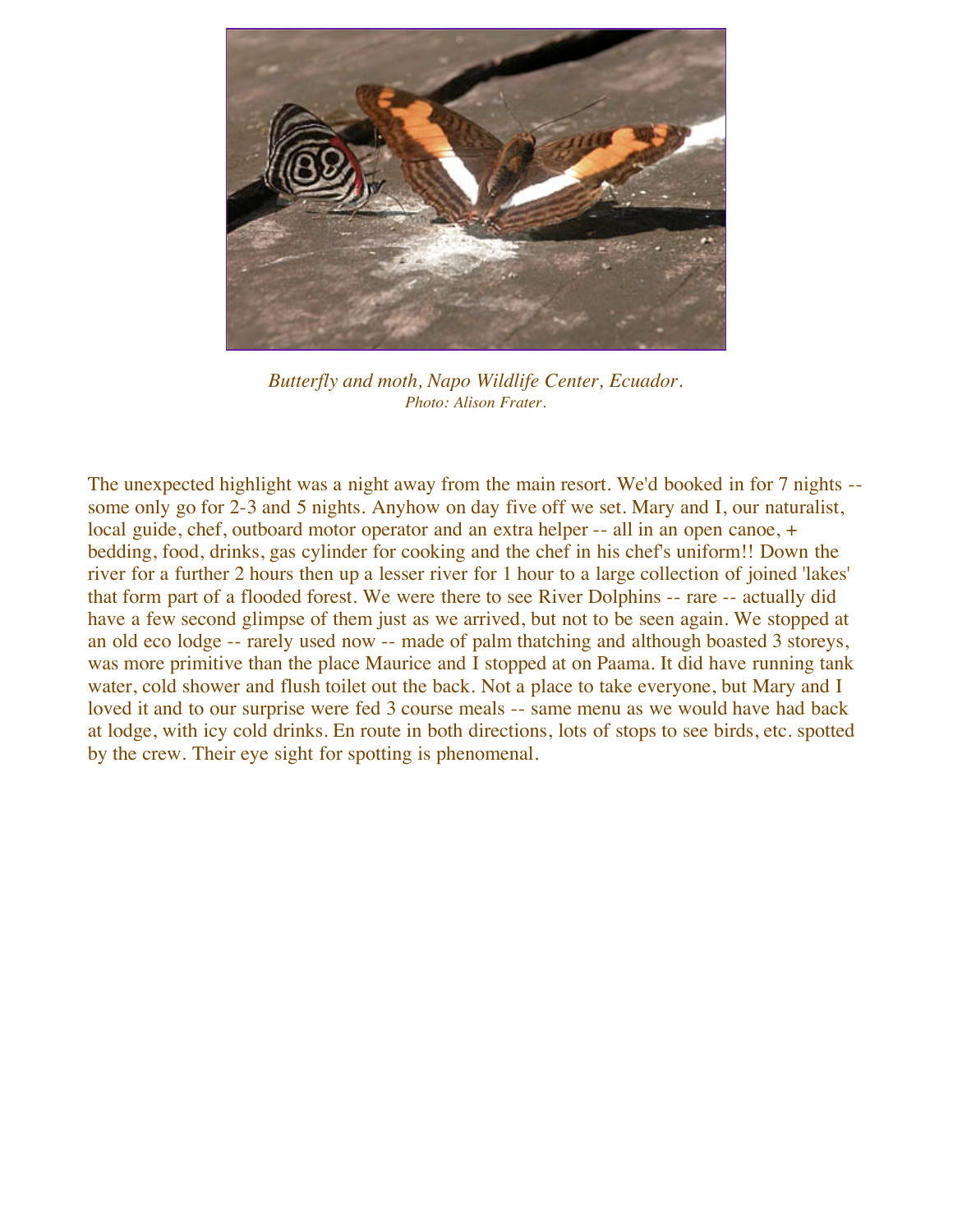

*Chullpas of Sillustani, on the shore of Lake Umayo, Lake Titicaca, Peru. Photo: Alison Frater.*

Peru: Moving on -- we had previously been to Cuzco when we visited Machu Picchu 10 years ago. Since then the strong arm of tourism has moved in and altered the city. Still a great place to visit, but no longer the charming and natural local influence -- eg. Locals cooking and selling "their" goods on streets -- herbs, spices, guinea pig meat etc. etc. -- not seen. Talking with others, it seems Machu Picchu has also altered considerably -- I'm glad we went there when we did.

However, we did visit 2 sites out of Cuzco that were new to us and both amazing -- firstly the Moray archaeology site -- a huge area which they once thought had been an amphitheatre, but now (thanks to an Australian et al). know it was all of agricultural significance -- too complex to explain briefly on paper, but a fab place, then a visit to Maras salt pans -- hard work and with little return for the workers, but a photographic delight.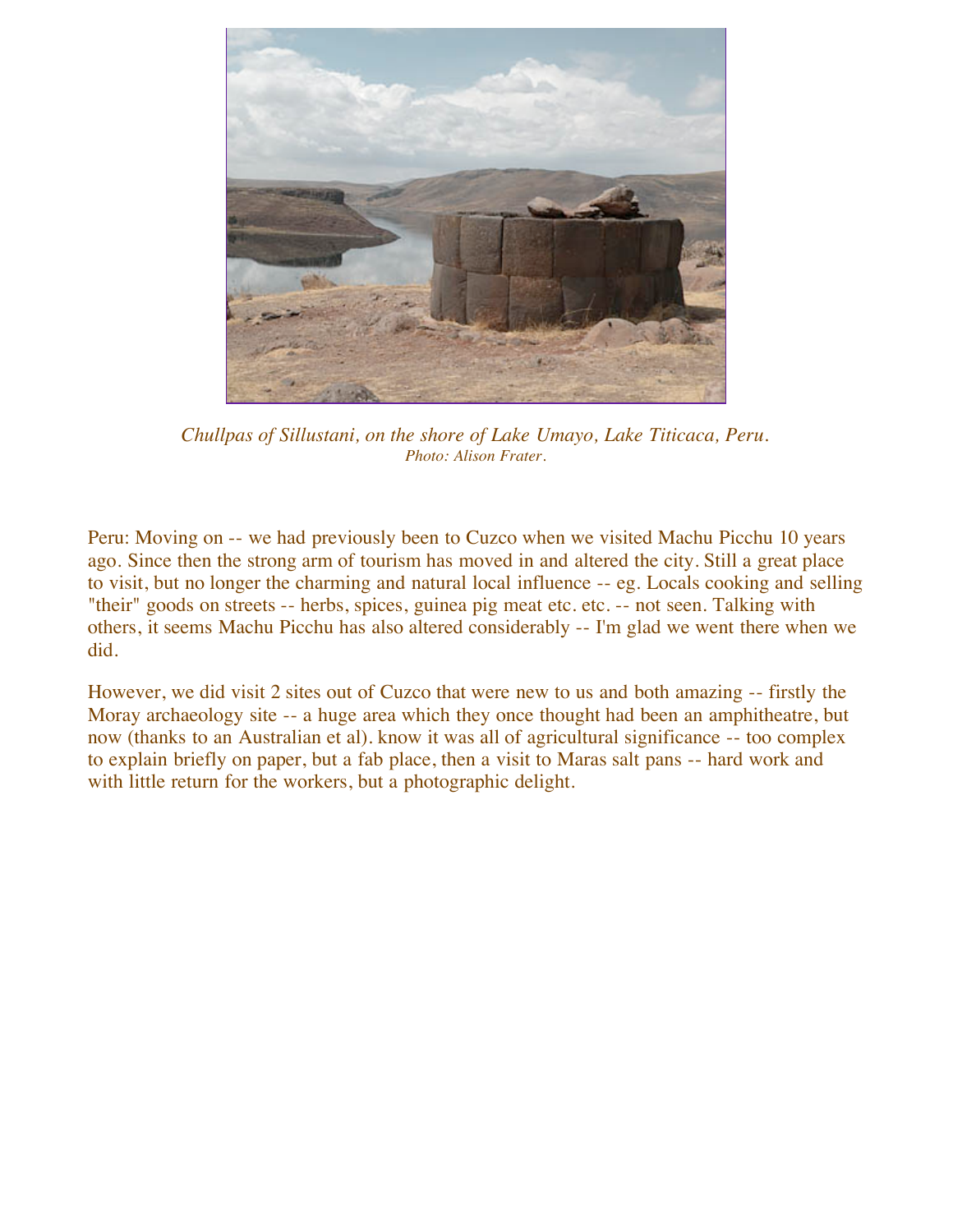

*Canyon of Tinajani, Lake Titicaca, Peru. Photo: Alison Frater.*

The only reason we revisited Cuzco, was to catch the Andean Express Train from there to Puno (Lake Titicaca) -- again a fab day -- travelling through an ever changing collection of villages, valleys and by high mountains. (The train 1 or 2 weeks later -- along with the highway, was closed because of local disquiet by the land owners -- again we were lucky.) A highlight to the area was of course to visit the floating Uros Islands. Colourful and lived up to their name and reputation, but again tourism is rife and the locals, whilst extremely friendly and hospitable, had open palms and plaintive demeanours. We visited a couple of outer islands including a visit to a kindergarten -- the kids were delightful. Where we had lunch, was on an island whose indigenous trace their roots to pre Incan times, and still practice some old traditions, and tend to be able to keep independently separate to other local Indians. They are famous for their weaving and also the fact that (not sure why or when), the men all knit -- lots of them seen walking around knitting (jumpers etc), whilst talking and managing their daily activities.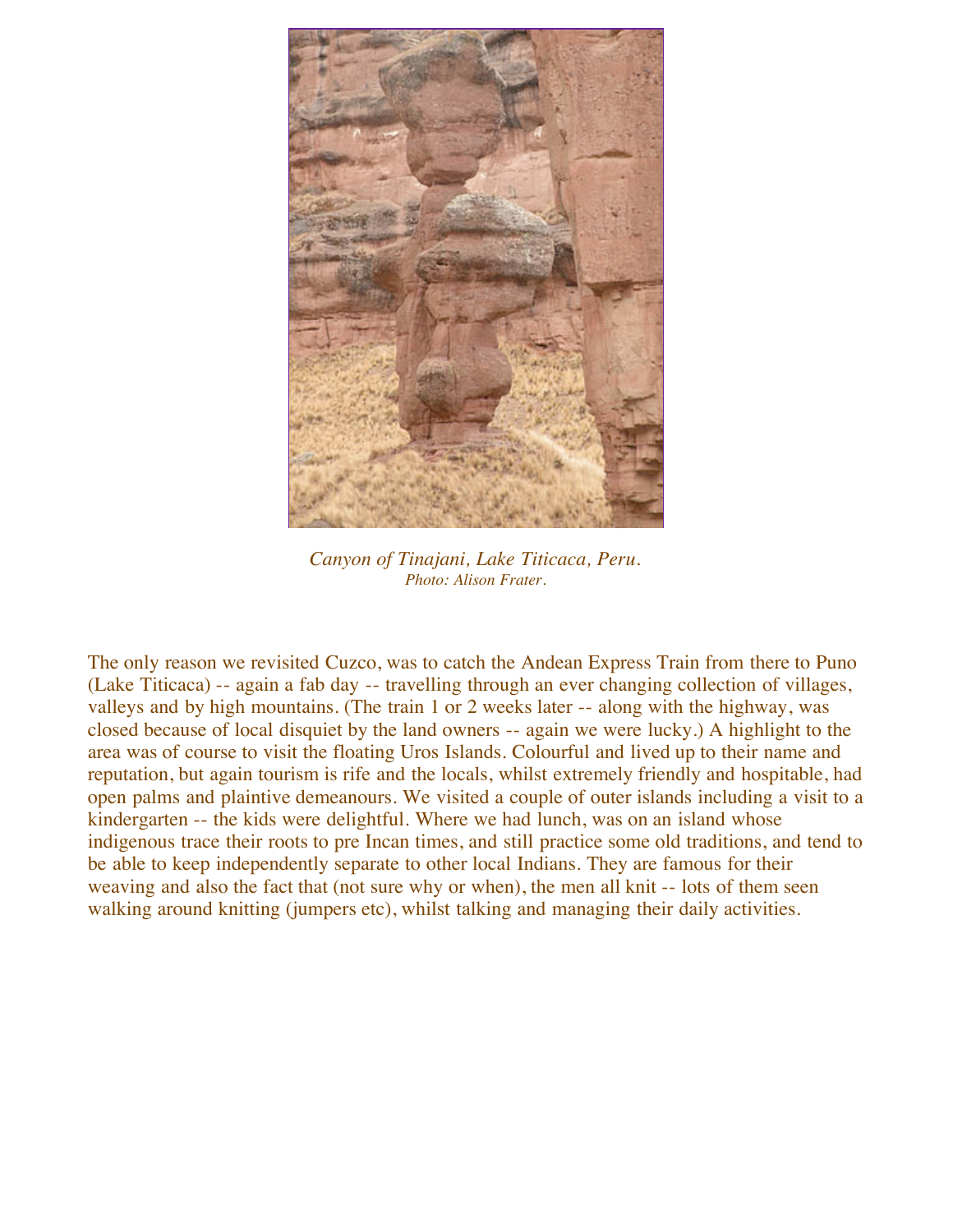

*Rural life south of Puno, Lake Titicaca, Peru. Photo: Alison Frater.*

On our last day we toured by car along the lake towards Bolivian boarder. We spent a few hours off the main road in a remote area where again, the locals keep themselves isolated from the main population and their life reflects this. Their homes (all mud brick of course), are mostly rounded as opposed to the rectangle mud dwellings elsewhere, and farming is of another era. It was seeding time and we saw literally dozens and dozens of folk either leading oxen or donkeys with their wooden hoes and the woman following with the seed which was hand sprinkled -- or in some cases, the hoes were pushed by the man when no beast available. Although a safe place to drive through, the locals are "not friendly", so we did not get out of car and pictures were taken through car windows.

Of course on most days, we visited Incan sites -- all interesting, and a few local museums, churches etc. etc., often saw llamas or alpacas. Our hotel overlooked the lake and on arrival on day 1, a full moon had just risen over the lake, as we walked into our room -- welcome.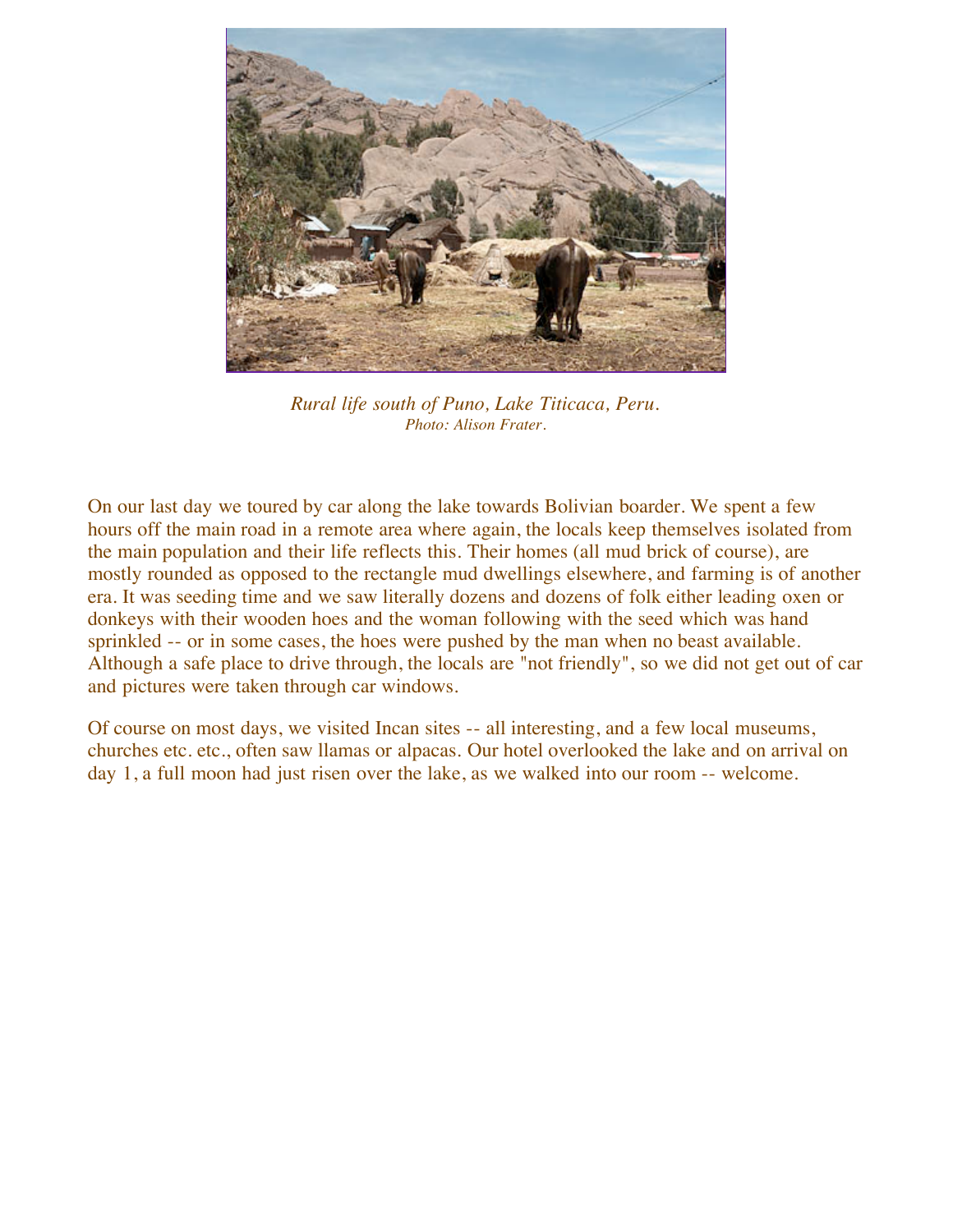

*Licancabur Volcano, Atacama Desert, Chile. Photo: Alison Frater.*

Chile: A modern, vibrant country, that I could live in. Again very diverse scenery because of it geography, which we divided into 3 sections to visit.

Atacama Desert -- Nthn. Chile. Our base was in San Pedro -- about 2 hours from airport, via desolute desert. Our accommodation was simply amazing at Hotel Awasi -- mud brick sleeping areas with private outdoor walled areas (outside shower) plus full 5 star indoor bathroom. Reception, dining, lounging, bar etc. all outdoors, with open fires and gas heaters. All drinks included in tariff, which we had not realised previously, so helped the budget.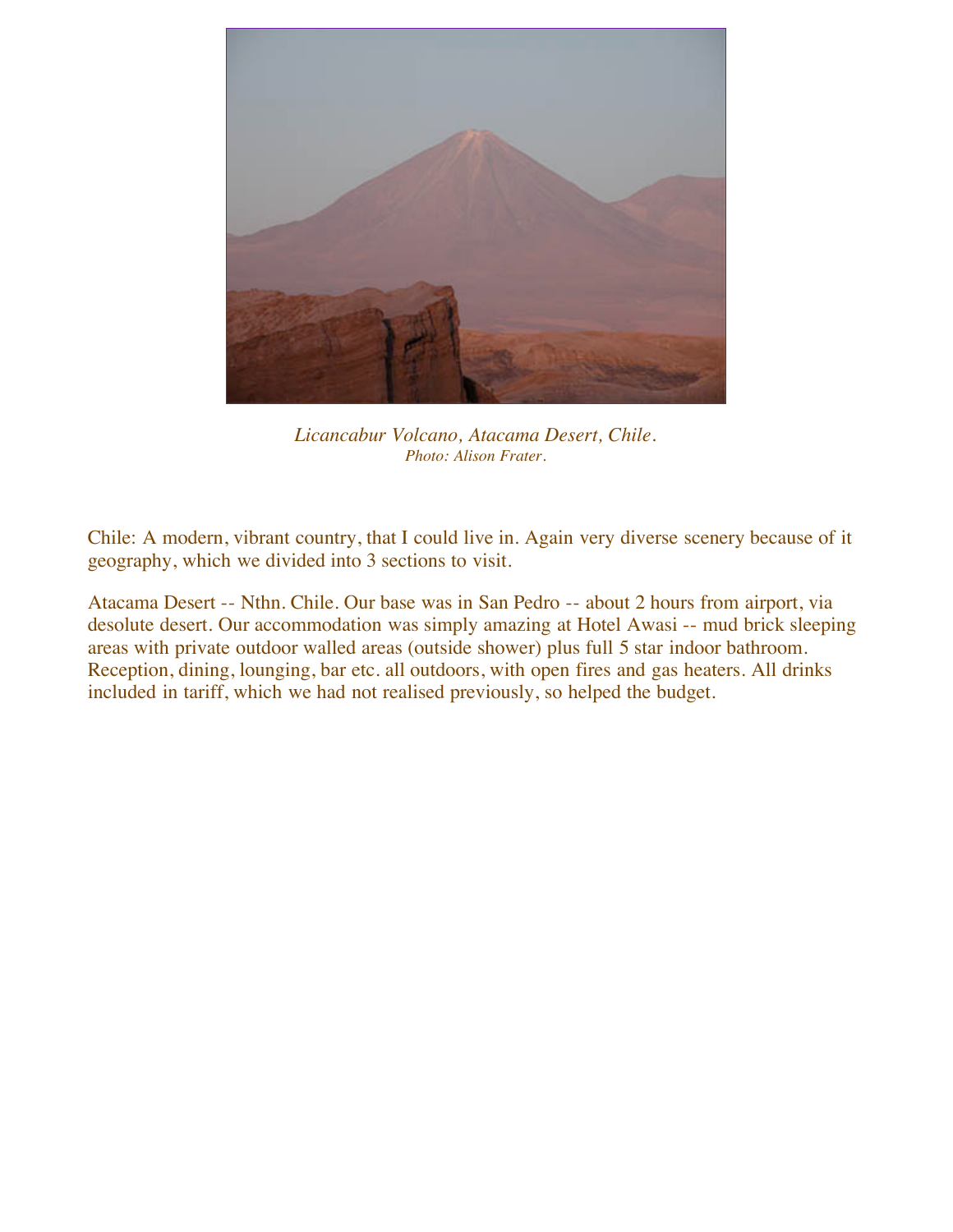

*Chilean flamingos, Atacama Desert, Chile. Photo: Alison Frater.*

Day tours were all controlled by the hotel's own guides and in their vehicles. They had a choice of many with activities graded from easy to difficult. We had to choose what we did, which was a little difficult when you didn't really know, what was out there, but we chose well and they added on extra's to a tour that was more minimal than we realised. Anyhow, we visited salt lakes with flamingos -- not a lot of birds, but with wonderful reflections in the calm salt lake (click, click, click), we walked through a 2 km. canyon, which proved a more adventuresome exercise than we planned and had some challenges, but we did it, and a great walk before driving onto Moon Valley -- no moon, but great place to see the sun set. All trips of course, drove through small villages with its local folk and their lifestyles.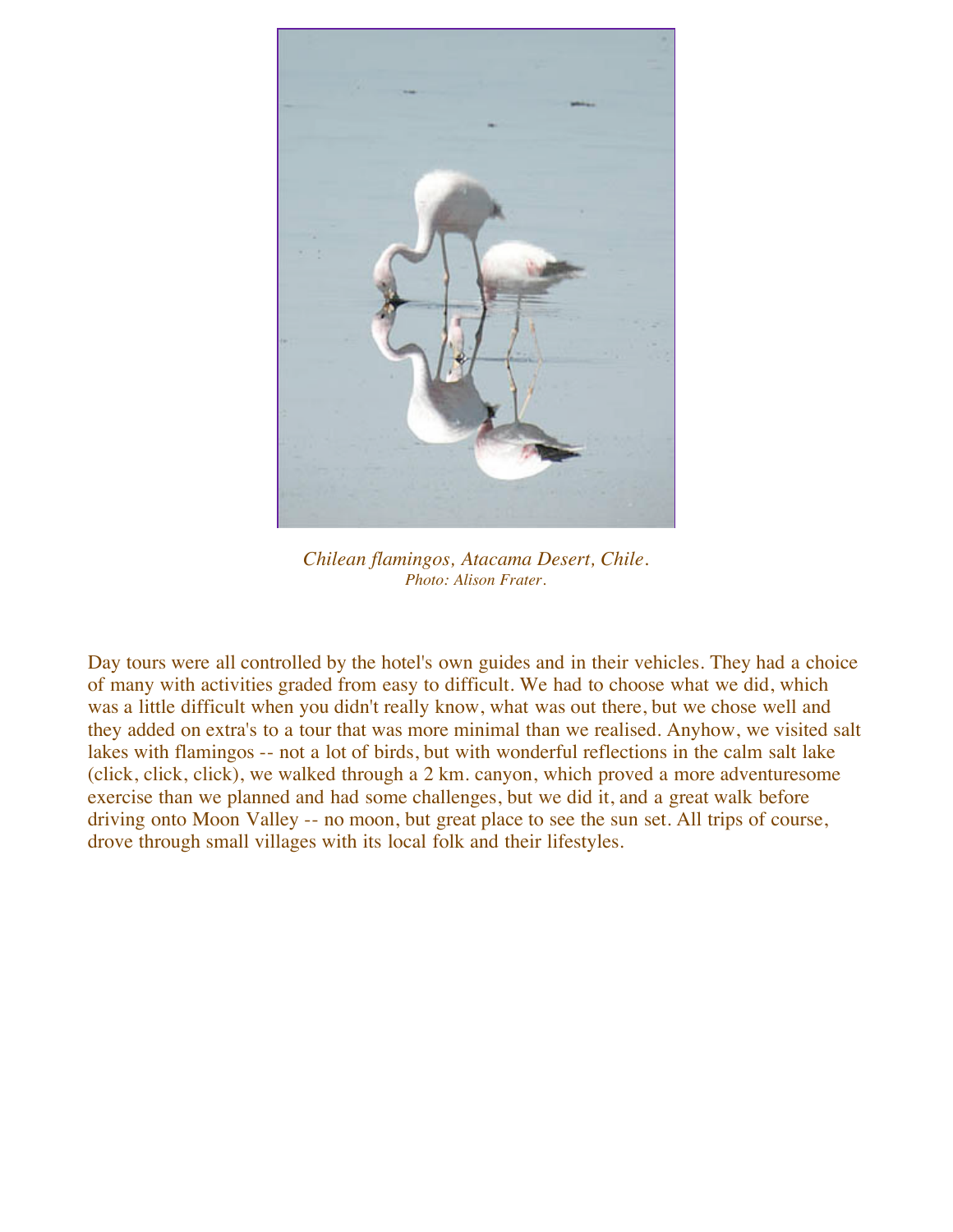

*Salt pond, Atacama Desert, Chile. Photo: Alison Frater.*

Our last day was a full day out and we drove to a distant salt lake at altitude travelling via spectacular scenery -- a cone shaped volcano (like Lopevi Maurice) dominates the landscape. The highest point we crossed was 4,800 metres -- just a very brief picture stop -- probably 4,400 metres where we had a picnic by the lake -- sumptuous picnic with red wine.

Over all we managed the altitude well, but certainly knew we were high and walked slowly, drank lots of water and breathed slowly. In brief, although I haven't written a lot about this area, it possibly was my favourite spot -- but just by a short nose.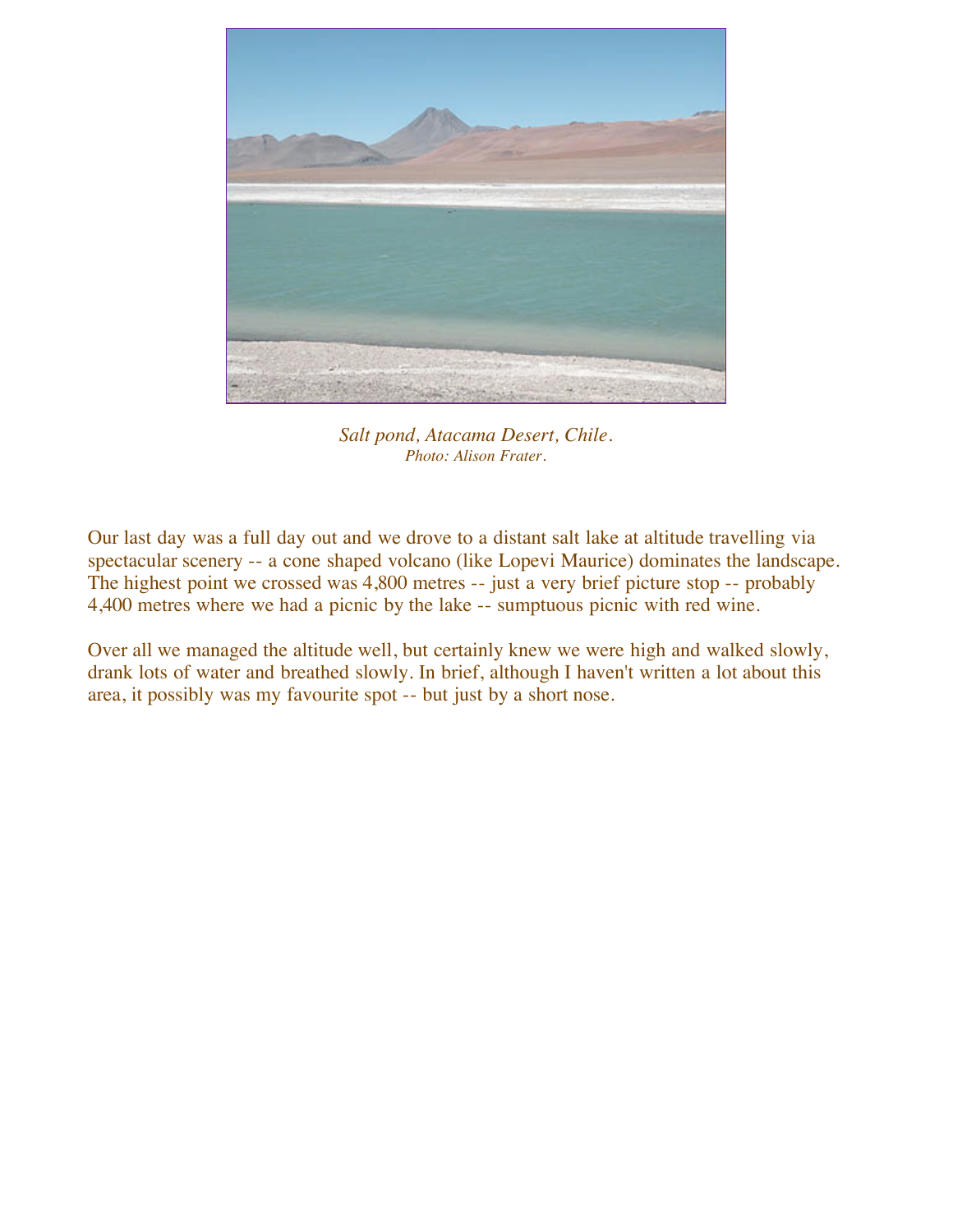

*Osorno Volcano and Lake Todos los Santos, Lake District, Chile. Photo: Alison Frater.*

Puerto Varas -- The Lakes area. What a contrast from the desert. Emerald lakes, blue lakes, spring in full swing with a mass of blossoms (wild as well as cultivated), but still volcanoes and Andes peaks dominating the scenery. We were lucky with the weather and had clear blue skies on day 1 when we walked about 3 hours from our hotel (which was by a lake) by the volcano and back along the lake.

Next day on the lake, a little cloudy, but lovely all the same. Last day was over to Chiloe Island via a ferry -- saw sea lion and dolphins and enjoyed a different day driving around this island with it brightly painted shingled homes, Heritage listed churches, local museums (fishing orientated), but rainy day. Again a brief description, but lots to see and well worth the effort to visit.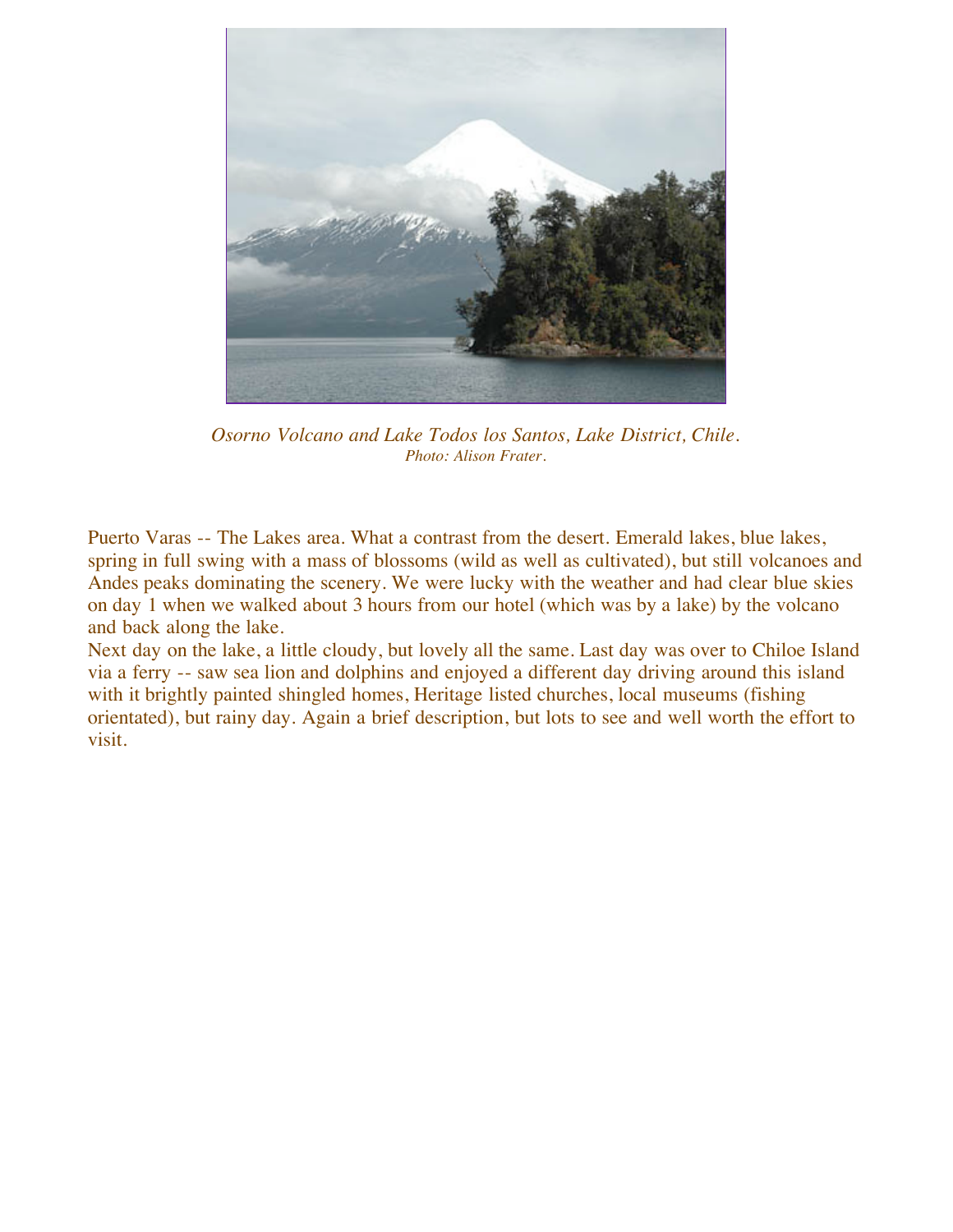

*Cuernos Mountains and Lake Pehoe, Torres del Paine, Patagonia, Chile. Photo: Alison Frater.*

Patagonia. Our final destination -- way down south. We were lucky with the weather on first 2 days, and our drive from airport north up into 'The Park' (Torres del Paine) -- was amazing - the new wildlife we saw just as we drove along -- condors, guanacos (alpaca like), lesser rhea, huge geese + local agriculture -- sheep mostly -- poor land -- large acreage farms, and approaching high mountains. In the park the Towers were fairly clear (click click) and it was windy -- one had to be careful. Scenery spectacular and we passed many lakes en route to our hotel -- vegetation also interesting. Saw a condor being asked to leave area by a pair of eagles, and a pair of male guanacos having words with each other, whilst the female stood up on a ridge observing.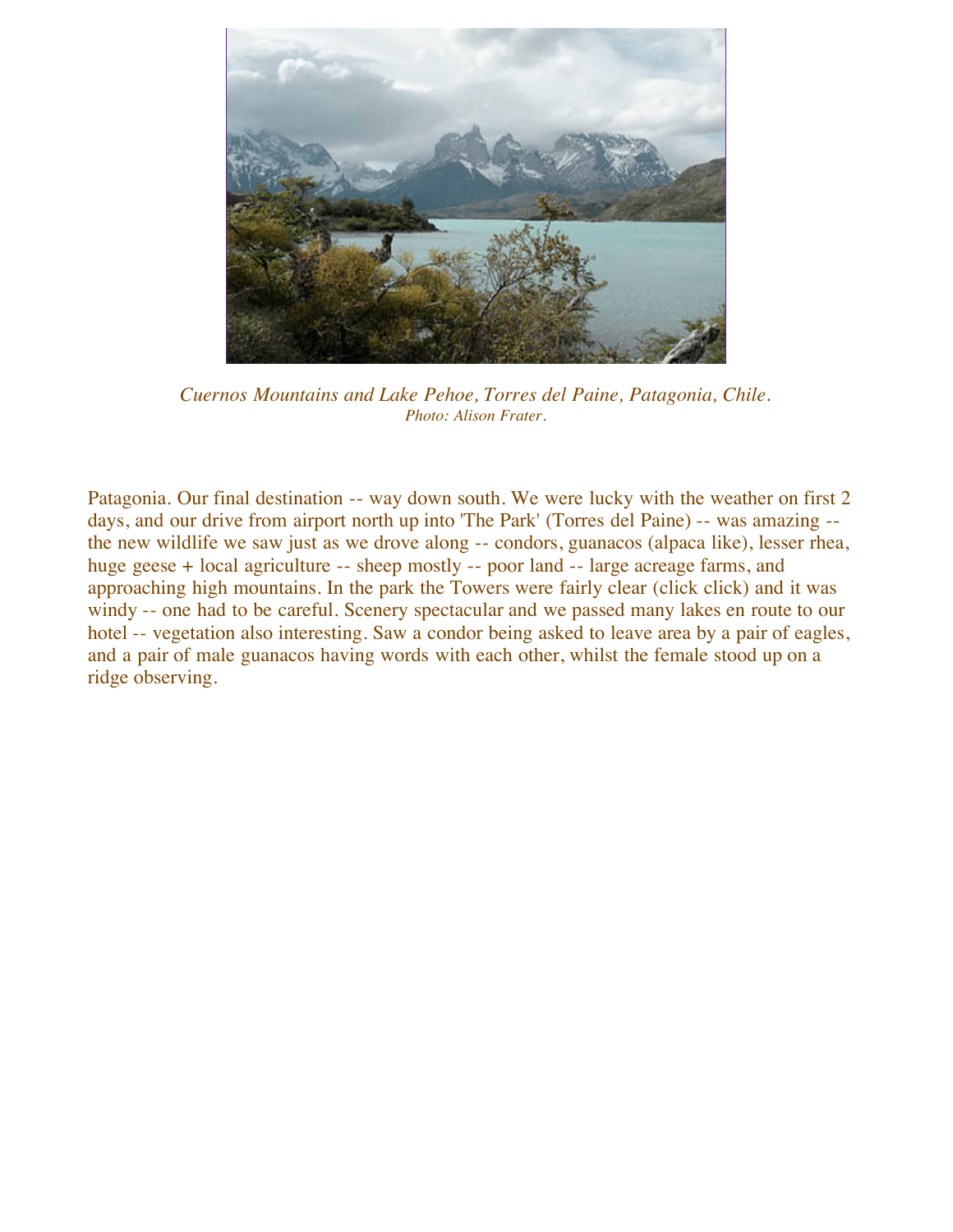

*Nandu, the native ostrich, Torres del Paine, Patagonia, Chile. Photo: Alison Frater.*

Day 2 was showery early, then clearer than day 1, but windy  $+++$ . Area is famous for its high winds at this time of the year, but this day was extra so, with gusts up to 100 kph -- couldn't take pictures at times, as couldn't hold camera still. The scenery was more spectacular than previous day, with sunny condition. Our boat trip to glacier was delayed a few hours because of wind, but eventually got away -- motoring into the wind had water over the front of boat ALL the way and couldn't see a thing, but it was worth it -- glacier looking good, although receding in depth at an alarming rate. The boat going back was calm with good vision of lots of little bergs we hadn't realised we'd passed on the way out!

Last 2 days were wet (rare for time of year), cold with fresh snow on mtn. tops -- had a short day because too wet to walk. Snowed a bit on drive out of park, and still raining last day back to Punta Arenas airport.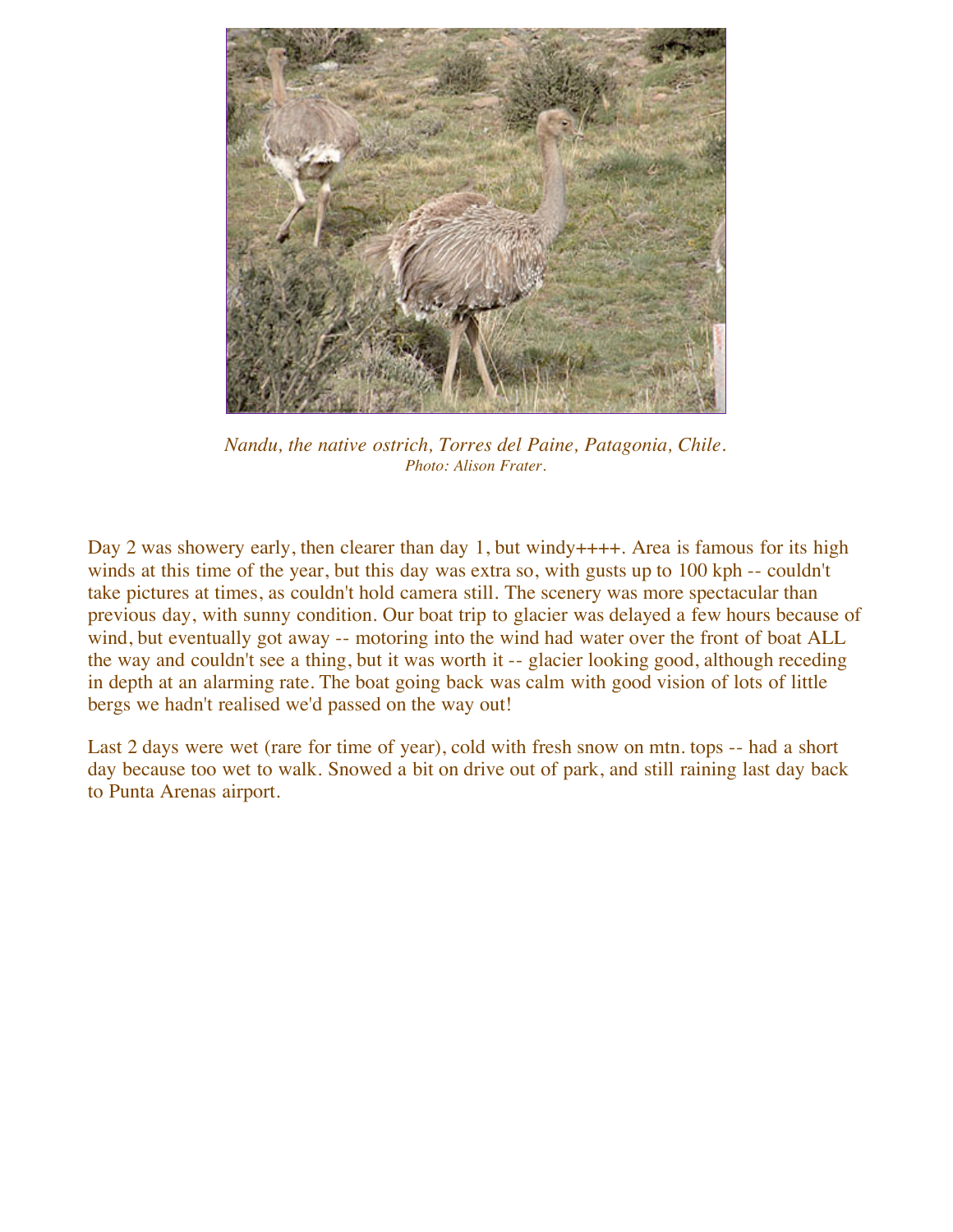

*Vicuña, Torres del Paine, Patagonia, Chile. Photo: Alison Frater.*

Throughout the entire trip our dining had been pre arranged -- not talking about boat or jungle resort. With one exception, the food was great -- I did get to eat some interesting things, that I necessarily wouldn't repeat, but mostly found new, interesting and tasty foods. Some places we ate al a carte, some it was a set menu, and in some cases a choice of two things. Most restaurants were chosen because of their service and position -- we learnt a lot about dining. It is not only the food, but the experience and they make that experience an art. Lunch (as in middle of the day meal) was usually 3 courses and equally big as evening meal -- too much on some occasions, but it balanced out as flying days were 'snackos' and often left hotel pre breakfast.

So that's that. Had a lengthy delay in Buenos Aires coming home, so got to see a lot of US election night. Results were announced just as we got the call to board at 2.30am local time. Oh talking elections -- this is interesting:

Ecuador had a referendum whilst we were there, and Chile had local elections for Mayors, but obviously of more import than Aust. local elections as the President resigned because of 'shock' result in Santiago -- anyhow, the point of this story is the rules preceding the election in both countries.

No alcohol can be consumed, sold, bought, served etc. from 7pm Friday before the Sunday election, until 7pm after polls close. In Ecuador our restaurant could not serve wine, but in Santiago, the city on Saturday was very quiet with lots of shops, museums, restaurants etc. closed -- it was our free day. We did find an open restaurant -- we were their only clients, but they sold us a bottle of wine.

Well enough enough -- Cheers from Alison